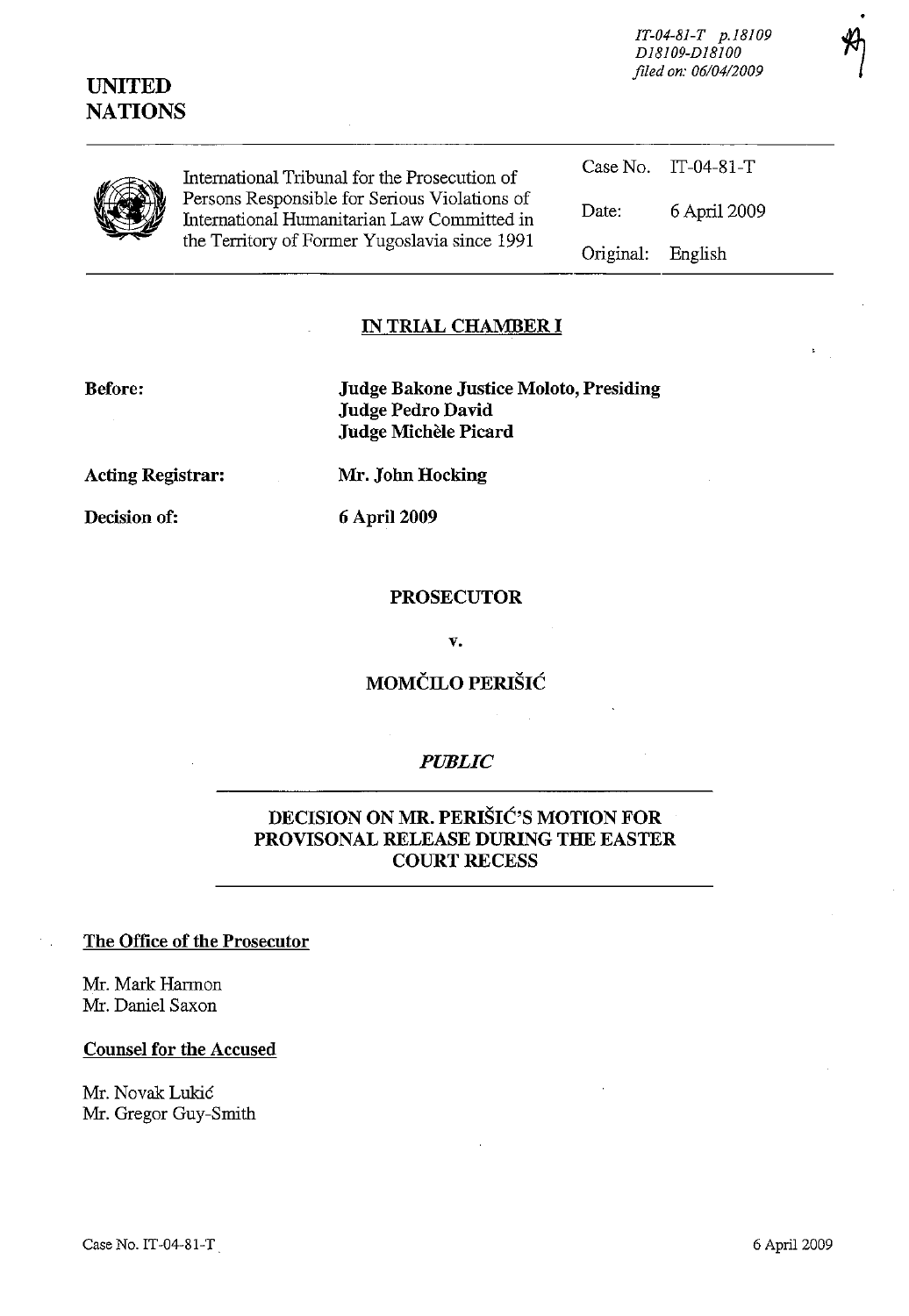**TRIAL CHAMBER I** ("Trial Chamber") of the International Tribunal for the Prosecution of Persons Responsible for Serious Violations of International Humanitarian Law Committed in the Territory of Former Yugoslavia since 1991 ("Tribunal") is seized of "Mr. Perišić's Motion for Provisional Release During the Easter Court Recess", filed publicly with confidential Annexes on 30 March 2009 ("Motion") and hereby renders its Decision.

# **I. SUBMISSIONS**

1. In its Motion, the Defence moves the Trial Chamber to grant Momčilo Perišić ("Accused") temporary provisional release between 9-19 April  $2009$ .<sup>1</sup>

2. In support of its Motion, the Defence submits that:

- a) The Accused poses no risk of flight, nor a danger to any victim, witness or other person;<sup>2</sup>
- b) The Accused has always behaved respectfully towards the Trial Chamber and has always been in full compliance with the tenns and conditions of prior periods of provisional release; $3$
- c) The trial is still at an early stage; $4$
- d) The Accused surrendered voluntarily to the Tribunal on 7 March 2005, within three days of being formally notified of the indictment against him;<sup>5</sup>
- e) The Accused voluntarily co-operated with the Office of the Prosecutor ("OTP") prior to being indicted;<sup>6</sup>
- f) The government of the Republic of Serbia has provided guarantees in support of the Accused's provisional release;<sup>7</sup>
- g) In other cases before the Tribunal, temporary provisional release has been granted to accused persons during breaks in trial proceedings;<sup>8</sup>

Motion, paras 1-2, p. 6.

Motion, sub-para. a), p. 3.

Motion, sub-para. b),  $p. 4$ ; sub-para. f), p. 5.

Motion, sub-para. c), p. 4.

Motion, sub-para. d), p. 4.

Motion, sub-para. e), p. 4.

Motion, sub-para. g), p. 5; Motion, Confidential Annex B.

s Motion, sub-para. h), p. 5.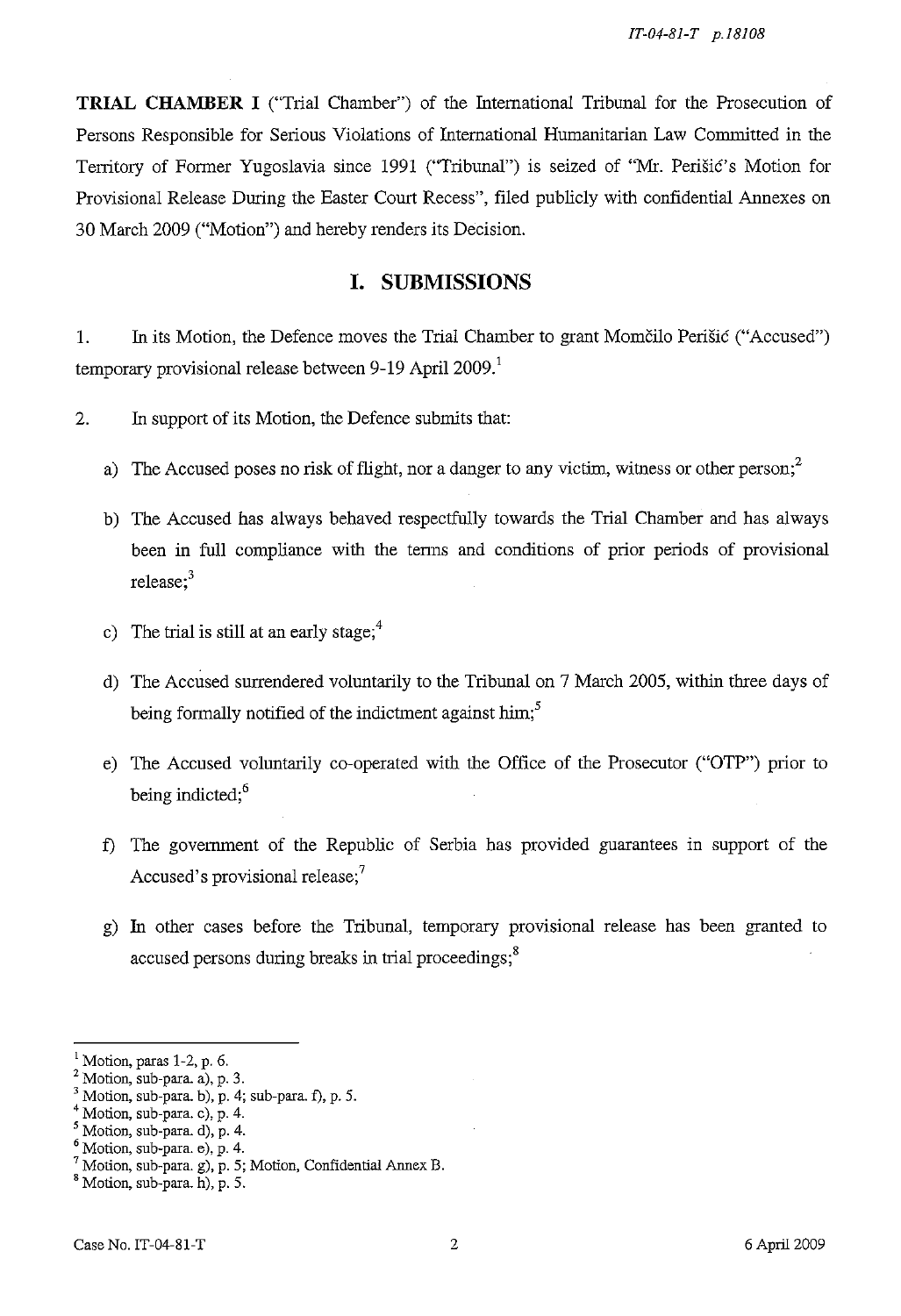- h) The Accused appends his personal guarantee, whereby he undertakes to abide by any and all conditions imposed by the Trial Chamber should his request be granted;<sup>9</sup>
- i) The Accused wishes to spend the recess period actively participating in preparations for his case with his team members who are based in Belgrade, in particular his investigator;<sup>10</sup>
- j) The Accused's granddaughter was born on 13 January 2009 and he has not yet met her or had opportunity to spend time with her and would like to avail himself of the upcoming recess to do so. $^{11}$

3. On 2 April 2009, the "Prosecution Response to Mr. Perišić' s Motion for Provisional Release During the Easter Court Recess" ("Response") was filed whereby the Prosecution opposes the Motion. $^{12}$ 

4. In support of its position, the Prosecution submits that the following changes in circumstances have occurred since the Trial Chamber granted the Accused provisional release during the winter recess:  $13$ 

- a) The Prosecution case is at a significantly more advanced stage as the Trial Chamber has heard additional 31 witnesses and admitted additional 1844 exhibits. Moreover, the Prosecution points out that a number of these witnesses gave testimony relating to the acts and conduct of the Accused.<sup>14</sup>
- b) The Accused's request relates to a short period of time, outside of the scheduled biannual court recess. 15

5. On 3 April 2009, "Mr. Perišić Reply to Prosecution Response to Mr. Perišić's Motion for Provisional Release During the Easter Court Recess" ("Reply") was filed<sup>16</sup> whereby the Defence points out that the Prosecution has presented less than half of its anticipated case to date as well as the fact that no new issues have arisen from the testimony of the witnesses who testified since

 $9$  Motion, sub-para. a), p. 3; Motion, Confidential Annex C.

<sup>10</sup> Motion, sub-para. i), p. 5.

 $\frac{11}{11}$  Motion, sub-para. j), p. 5.

<sup>&</sup>lt;sup>12</sup> Response, paras 1, 6.

<sup>&</sup>lt;sup>13</sup> See Decision on Mr. Perišić's Motion for Provisional Release During the Winter Court Recess, 17 December 2008

<sup>(&</sup>quot;17 December Decision").

<sup>&</sup>lt;sup>14</sup> Response, paras 3-4.

<sup>&</sup>lt;sup>15</sup> Response, paras 3, 5. The Prosecution recalls the Trial Chamber in *Gotovina et al.* case in denying Mr Čermak's **request for provisional release for ten days between the end of the Prosecution case and the commencement of oral**  submissions under Rule 98bis, held that "[tlhe duration of the preparatory period constitutes both a relevant and **material change in circumstance", Response, para. 5, with further references.** 

<sup>&</sup>lt;sup>16</sup> The leave to file a reply was orally granted by the Trial Chamber on 2 April 2009, T. 5233.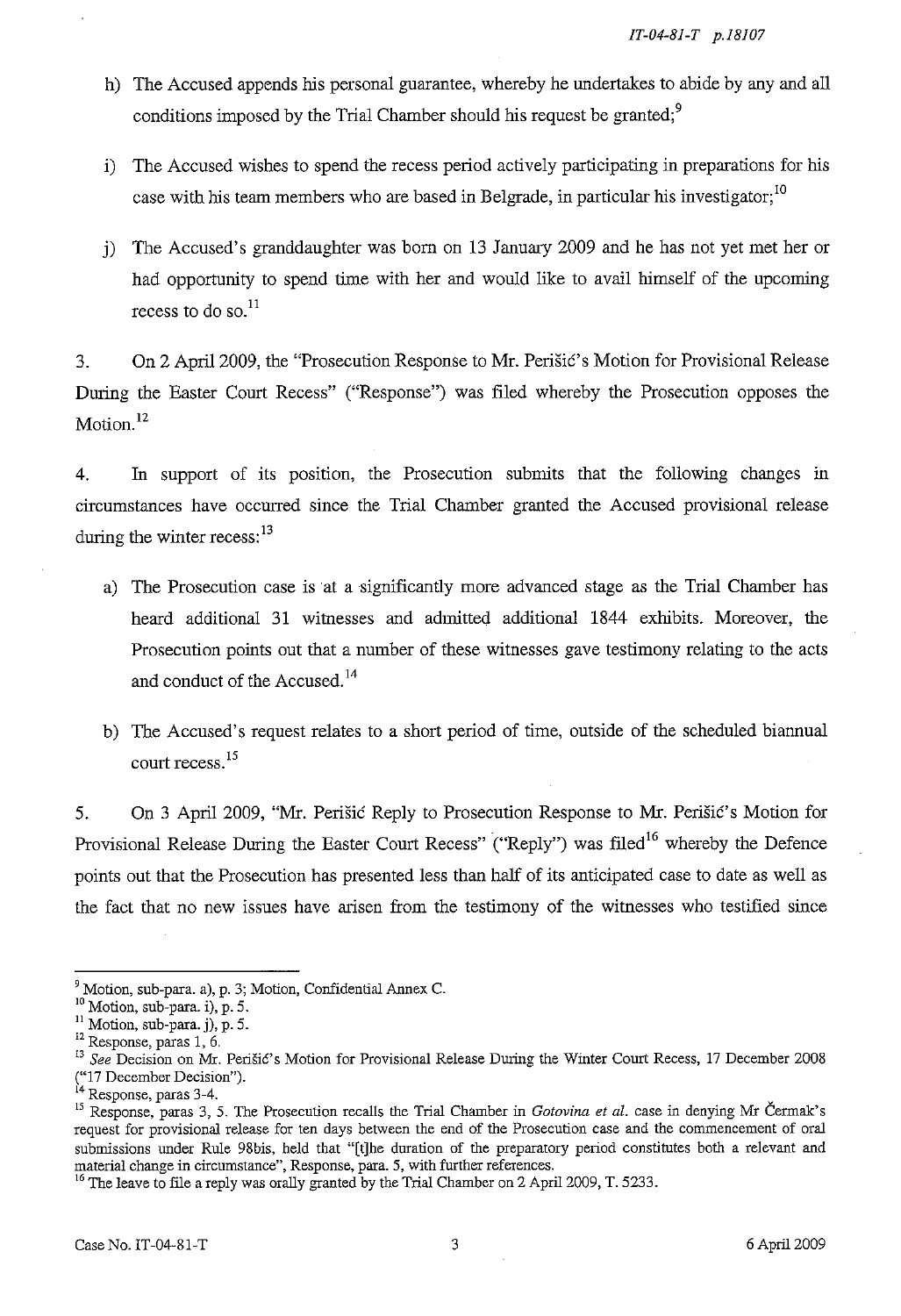Christmas that should lead to denial of the Accused's request for provisional release.<sup>17</sup> Furthermore, the Defence submits that there is nothing in Rule 65 or the jurisprudence of the Tribunal'which sets a minimum time limit for provisional release or limits the provisional release to winter or summer recess. <sup>18</sup>

6. Finally, the Trial Chamber notes that the Host Country was invited to indicate whether it has any objections to the Accused being provisionally released. In its letter of 2 April 2009, the Host State did not raise any objection in this matter.

## **II. APPLICABLE LAW**

7. Rule 65 of the Rules governs provisional release. It provides, in relevant part:

(A) Once detained, an accused may not be released except upon an order of a Chamber.

(B) Release may be ordered by a Trial Chamber only after giving the host country and the State to which the accused seeks to be released the opportunity to be heard and only if it is satisfied that **the accused will appear for trial and, if released, will not pose a danger to any victim, witness or**  other person.

(C) The Trial Chamber may impose such conditions upon the release of the accused as it may determine appropriate, including the execution of a bail bond and the observance of such **conditions as are necessary to ensure the presence of the accused for trial and the protection of**  others.

8. The Defence bears the onus, on a balance of probabilities, that the accused will appear for trial and, if released, will not pose a danger to any victim, witness or other person.<sup>19</sup>

9. In deciding whether the requirements of Rule 65(B) of the Rules have been met, a Trial Chamber must consider **all** of those relevant factors which a reasonable Trial Chamber would have been expected to take into account before reaching a decision. It must then provide a reasoned opinion indicating its view on those relevant factors.<sup>20</sup> What these relevant factors are, as well as the weight to be accorded to them, depends upon the particular circumstances of each case.<sup>21</sup>

 $17$  The Defence further submits that the Accused has been aware of the vast majority of exhibits and MFI documents now on record since before the 17 December Decision, Reply, paras 2-3. <sup>18</sup> Reply, para. 4.

*<sup>19</sup> See Prosecutor v.* Lazarević, "Decision on Defence Request for Provisional Release", Case No. IT-03-70-PT, 14 April 2005 (footnote omitted), p. 2.<br> $20\frac{\text{p}}{\text{p}}$ 

<sup>20</sup>*Prosecutor v. Haradinaj, Balaj and Brahimaj,* Case No. IT-04-84-AR65.2, Decision on Lahi Brahimaj's Interlocutory Appeal Against the Trial Chamber's Decision Denying his Provisional Release, 9 March 2006, para. 8.

Prosecutor v. Stanišić, Case No. IT-04-79-AR65.1, Decision on Prosecution's Interlocutory Appeal of Mićo Stanišić's Provisional Release, 17 October 2005, para. 8.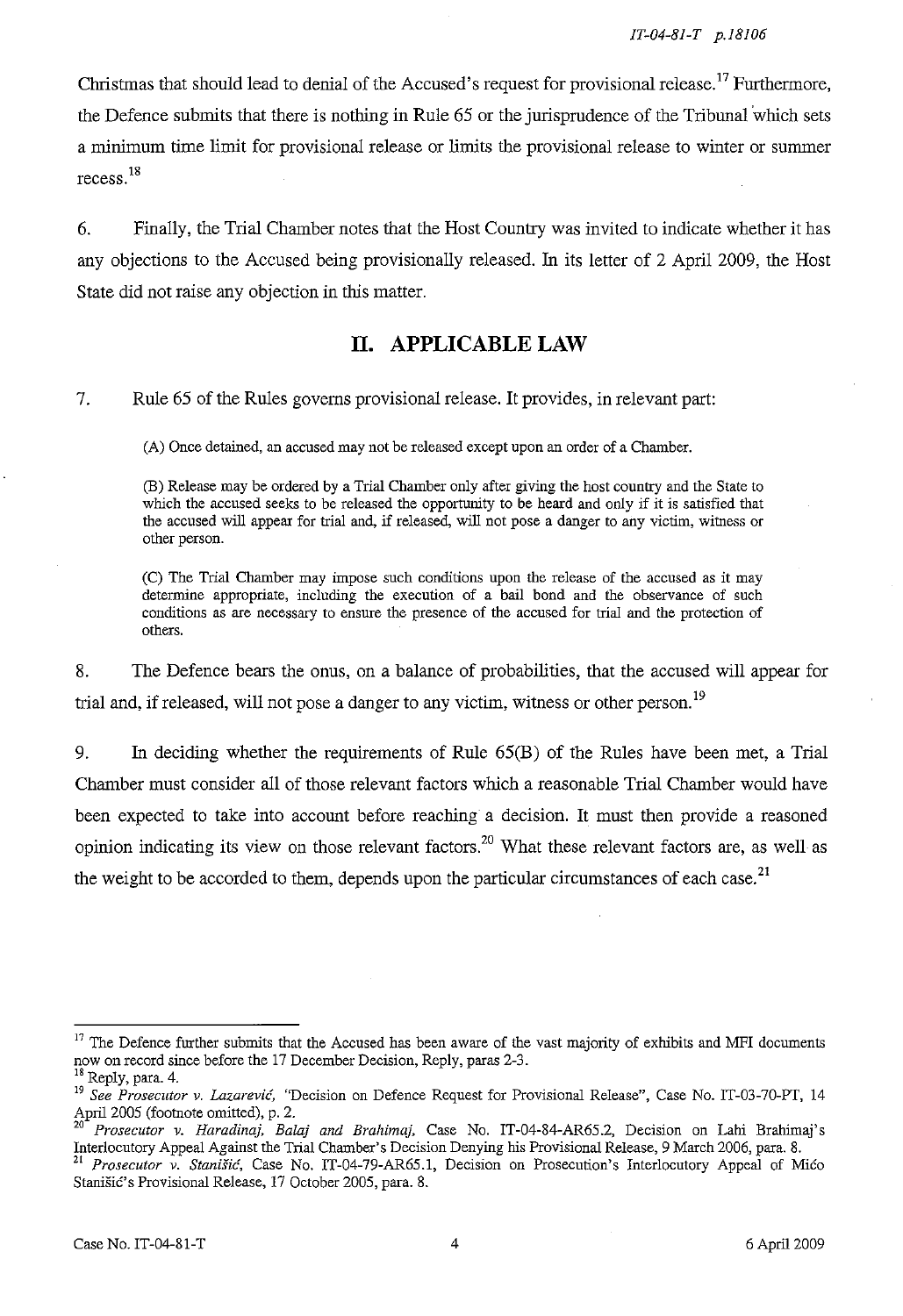*IT-04-8J-T p.J8J05* 

# **III. DISCUSSION**

10. As a preliminary point, the Trial Chamber recalls the finding of the Appeals Chamber that "an application for provisional release brought at a late stage of proceedings, and in particular after the close of the Prosecution case, will only be granted when serious and sufficiently compelling humanitarian reasons exist".<sup>22</sup> By way of argument *a contrario*, the Trial Chamber finds that the existence of a sufficiently compelling humanitarian reason for provisional release at an earlier stage of the proceedings-as is the case here-is *not* required.

11. As regards whether the Accused, if released, will return for trial, the Trial Chamber took into consideration the seriousness of the allegations against the Accused, as well as the current stage of the proceedings. However, the Trial Chamber was also guided by the ruling of the European Court of Human Rights that "the gravity of the charges cannot by itself serve to justify long periods of detention on remand".<sup>23</sup> Moreover, the Trial Chamber gave due consideration to the fact that the Accused voluntarily surrendered to the Tribunal as soon as he was made aware of the indictment against him<sup>24</sup> and that on earlier occasions, he has always been in full compliance with the terms and conditions provisional release.<sup>25</sup> Finally, the Accused has demonstrated his willingness to cooperate with the Prosecution by giving several interviews prior to being indicted.<sup>26</sup>

12. Furthermore, the Trial Chamber notes the personal guarantee by the Accused in which he undertook to comply with any order issued by the Trial Chamber.<sup>27</sup> The Trial Chamber also took into consideration, and gave appropriate weight to, the guarantee given by the Republic of Serbia.<sup>28</sup>

13. For these reasons and subject to the terms and conditions imposed by this Decision, the Trial Chamber is satisfied that the Accused, if released, will return for trial.

14. As regards whether the Accused, if released, will not pose a danger to any victim, witness or other person, the Trial Chamber notes that there is nothing in the evidence to suggest that the Accused interfered or would interfere with the administration of justice. In this regard, the Trial

<sup>&</sup>lt;sup>22</sup> Prosecutor v. Prlić et al., Case No. IT-04-74-AR65.7, Decision on "Prosecution's Appeal from *Décision Relative à la Demande de Mise en Liberte Provisoire de l 'Accuse* Petković Dated 31 March 2008" , 21 April 2008, para. 17.

<sup>23</sup>*Ilijkov* v. *Bulgaria,* European Court of Human Rights, Judgement of 26 July 2001, para. 81 as referred to in *Prosecutor v. Ramush Haradinaj et al.,* Case No. IT-04-84-PT, Decision on Ramush Haradinaj Motion for Provisional Release, 6 June 2005, para. 24. *See Prosecutor v. Franko Simatović*, Decision on Prosecution's Appeal Against Decision on Provisional Release, Case No. IT-03-69-AR65.2, 3 December 2004, para. IS.

<sup>24</sup>*See* 17 December Decision, para. lO.

*<sup>25</sup> See* 17 December Decision.

*<sup>26</sup> See* 17 December Decision, para. 10.

<sup>27</sup> Motion, Confidential Annex C.

<sup>&</sup>lt;sup>28</sup> Motion, Confidential Annex B.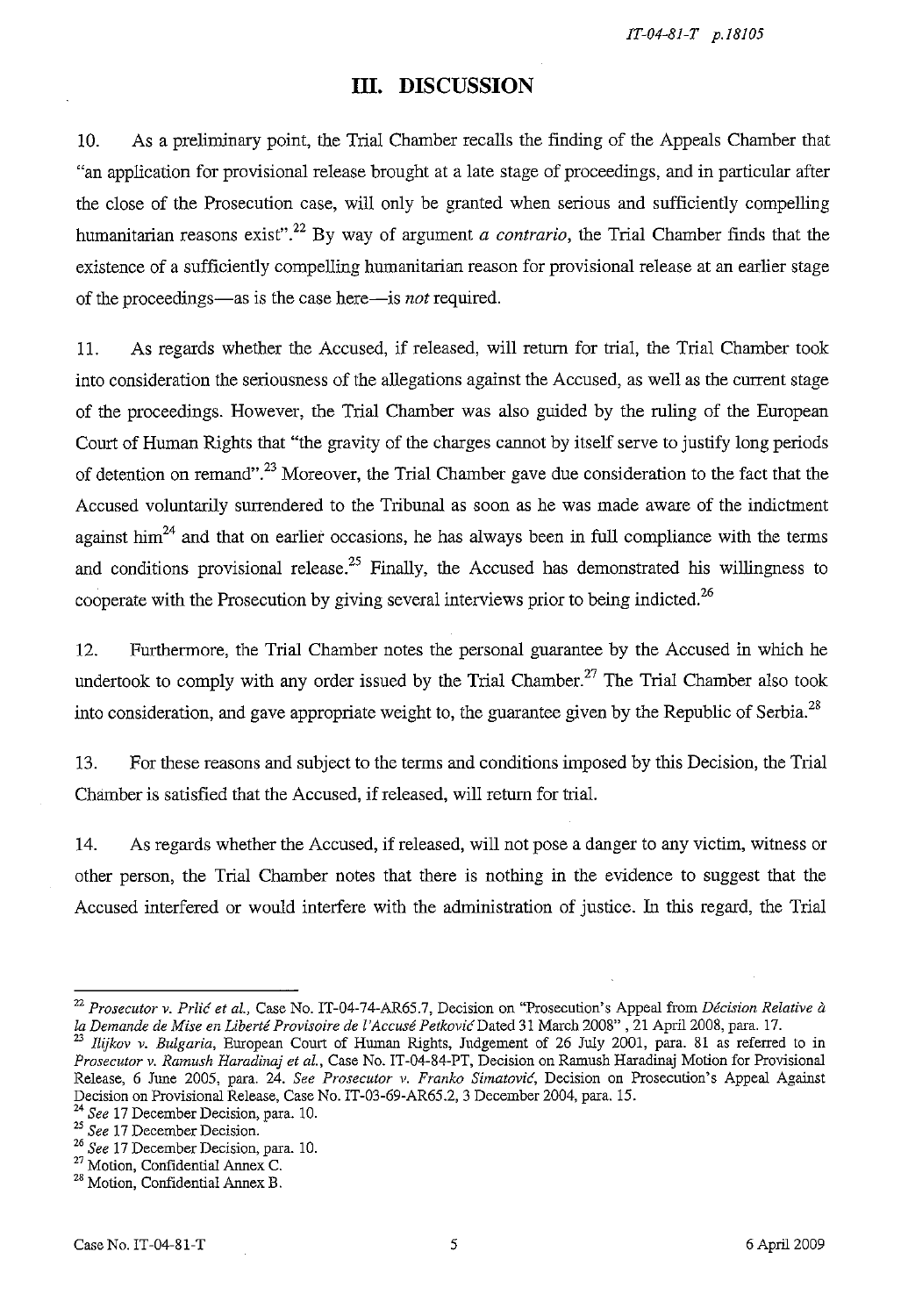Chamber also took into account the personal undertaking of the Accused and his conduct during previous periods of provisional release.

15. For these reasons and subject to the terms and conditions imposed by this Decision, the Trial Chamber is satisfied that the Accused, if released, will not pose a danger to any victim, witness or other person.

16. The Trial Chamber recalis that there is no right of an accused to provisional release during the court recess derived from the presumption of innocence; rather, subject to the requirements of Rule  $65$  (B) being met, it is based on judicial discretion.<sup>29</sup>

17. In exercising this discretion, the Trial Chamber took into account the family circumstances of the Accused as set forth in the Motion,<sup>30</sup> but attributed limited weight to them. The same holds true for the submission that provisional release would facilitate the Accused' s ability to prepare his defence.<sup>31</sup>

18. The Trial Chamber had full regard for the fact that the Prosecution's case is indeed more advanced now than it was in December 2008. However, the Trial Chamber does not base its discretion on the facts of a previous ruling. In the instant case, the Trial Chamber is satisfied that it should exercise its discretion in favour of the Accused's request, notwithstanding that he will be released only for a relatively short amount of time.

*<sup>29</sup> See also Prosecutor* **v.** Milutinović *et al.,* **Decision on Joint Defence Motion for Provisional Release During Winter**  Recess, Case No. IT-05-87-T, 5 December 2006, para. 12.

 $30$  Motion, sub-para. j), p. 5.

 $31$  Motion, sub-para. i), p. 5.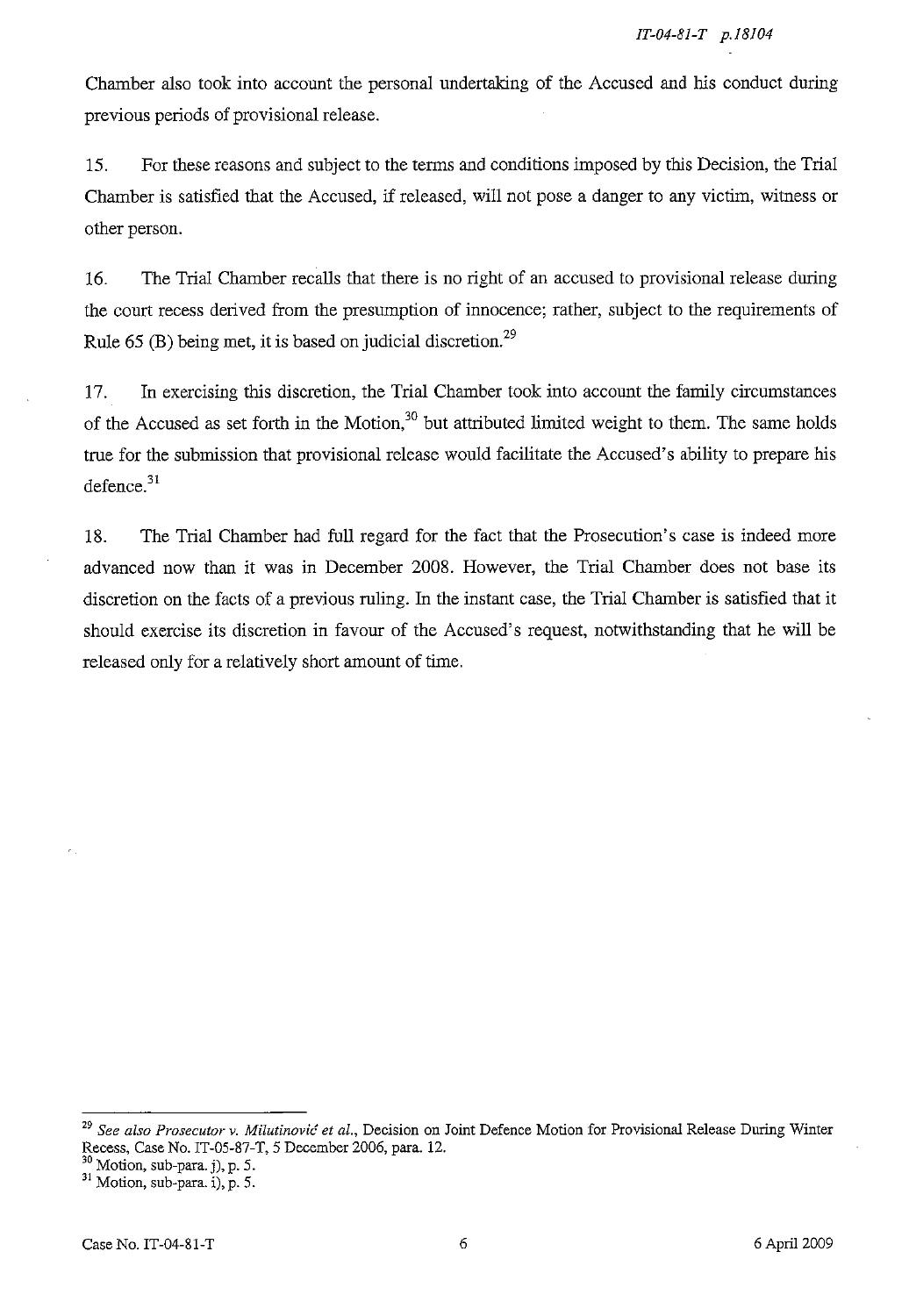*IT-04-8J-T p.J8J03* 

## **IV. DISPOSITION**

19. For the reasons set out above and pursuant to Rules 54 and 65 of the Rules, the Trial Chamber hereby:

**GRANTS** the Motion in part, and

(1) **ORDERS** the provisional release of Momčilo Perišić subject to the following terms and conditions:

- a. As soon as practicable, on or after 9 April 2009, the Accused Momčilo Perišić shall be transported to Schiphol airport in the Netherlands by the Dutch authorities;
- b. At Schiphol airport, the Accused shall be provisionally released into the custody of an official of the government of the Republic of Serbia to be designated prior to release in accordance with operative paragraph 2(a) hereof, who shall accompany the Accused for the remainder of his travel to the Republic of Serbia and to his place of residence;
- c. On his return, the Accused shall be accompanied by the same designated official of the government of the Republic of Serbia, who shall deliver the Accused to the custody of the Dutch authorities at Schiphol airport on or before 17 April 2009, and the Dutch authorities shall then transport the Accused back to the United Nations Detention Unit ("UNDU") in The Hague;
- d. During the period of his provisional release, the Accused shall abide by the following conditions, and the authorities of the government of the Republic of Serbia, including the local police, shall ensure compliance with such conditions:
- (i) to provide the address at which he will be staying in Belgrade to the Serbian Ministry of Justice ("Ministry of Justice") and the Registrar of the Tribunal before leaving the VNDU in The Hague;
- (ii) to remain within the confines of the municipality of Belgrade;
- (iii) to surrender his passport to the Ministry of Justice;
- (iv) to report each day, before 1 p.m., to the police in Belgrade at a local police station to be designated by the Ministry of Justice;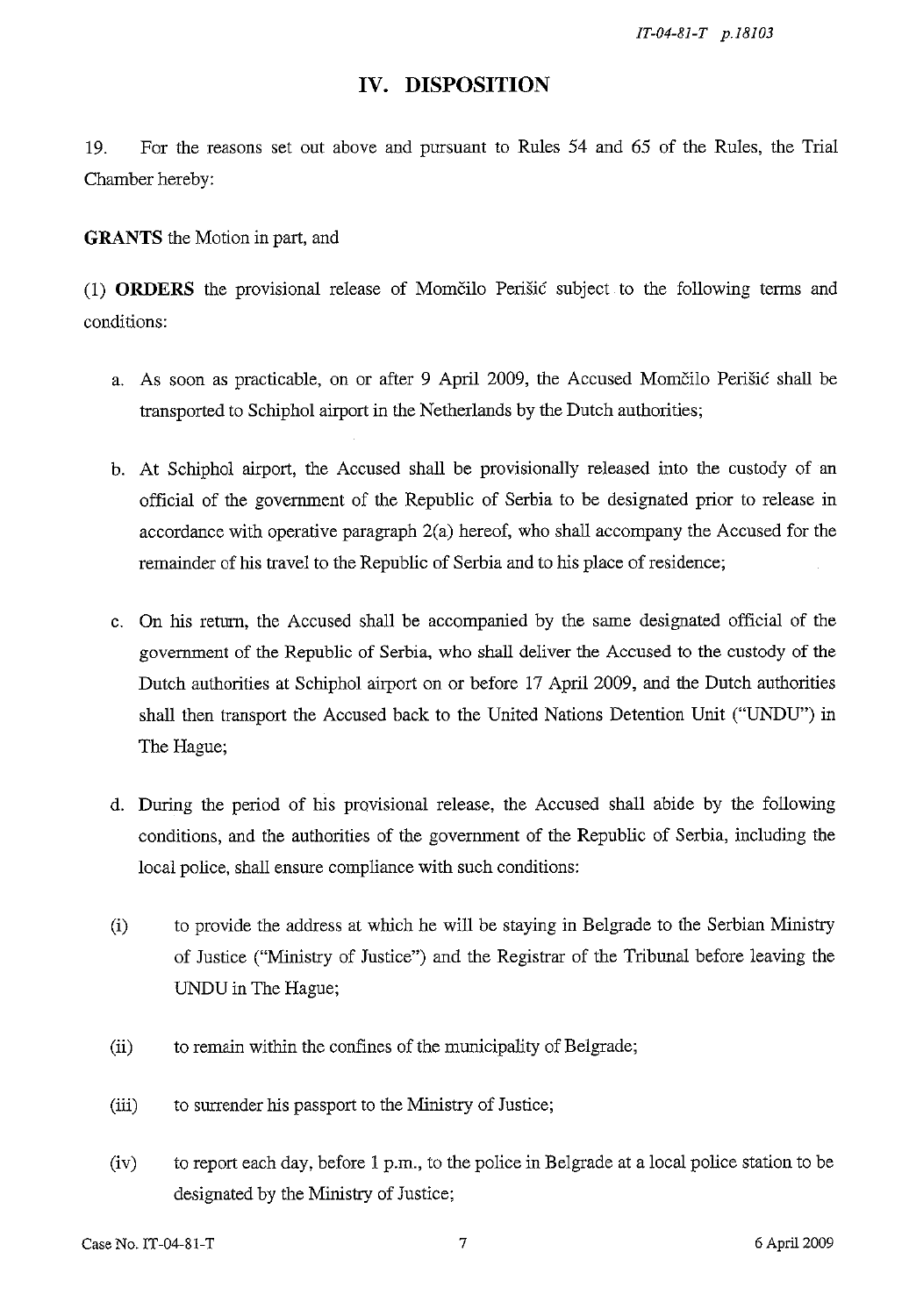- (v) to consent to having the Ministry of Justice check with the local police about his presence and to the making of occasional, unannounced visits upon the Accused by the Ministry of Justice or by a person designated by the Registrar of the Tribunal;
- (vi) not to have any contact whatsoever or in any way interfere with any victim or potential witness or otherwise interfere in any way with the proceedings or the administration of justice;
- (vii) not to seek direct access to documents or archives nor destroy evidence;
- (viii) not to discuss his case with anyone, including the media, other than with his counsel;
- (ix) to continue to cooperate with the Tribunal;
- (x) to comply strictly with any requirements of the authorities of the Republic of Serbia necessary to enable them to comply with their obligations under this Order and their guarantees;
- (xi) to retum to the Tribunal on or before 17 April 2009; and
- (xii) to comply strictly with any further Order of the Trial Chamber varying the terms of or terrninating his provisional release;
- (2) **REQUIRES** the government of the Republic of Serbia to assume responsibility as follows:
	- a. to designate an official of its Government into whose custody the Accused shall be provisionally released and who shall accompany the Accused from Schiphol airport to the Republic of Serbia and to the Accused's place of residence, and to ensure that the same official shall accompany the Accused from his place of residence to Schiphol airport, where the Accused shall be delivered into the custody of the Dutch authorities, who will in tum transport him back to the VNDU;
	- b. to notify, as soon as practicable, the Trial Chamber and the Registrar of the Tribunal of the name of the official designated in the previous sub-paragraph;
	- c. for the personal security and safety of the Accused while on provisional release;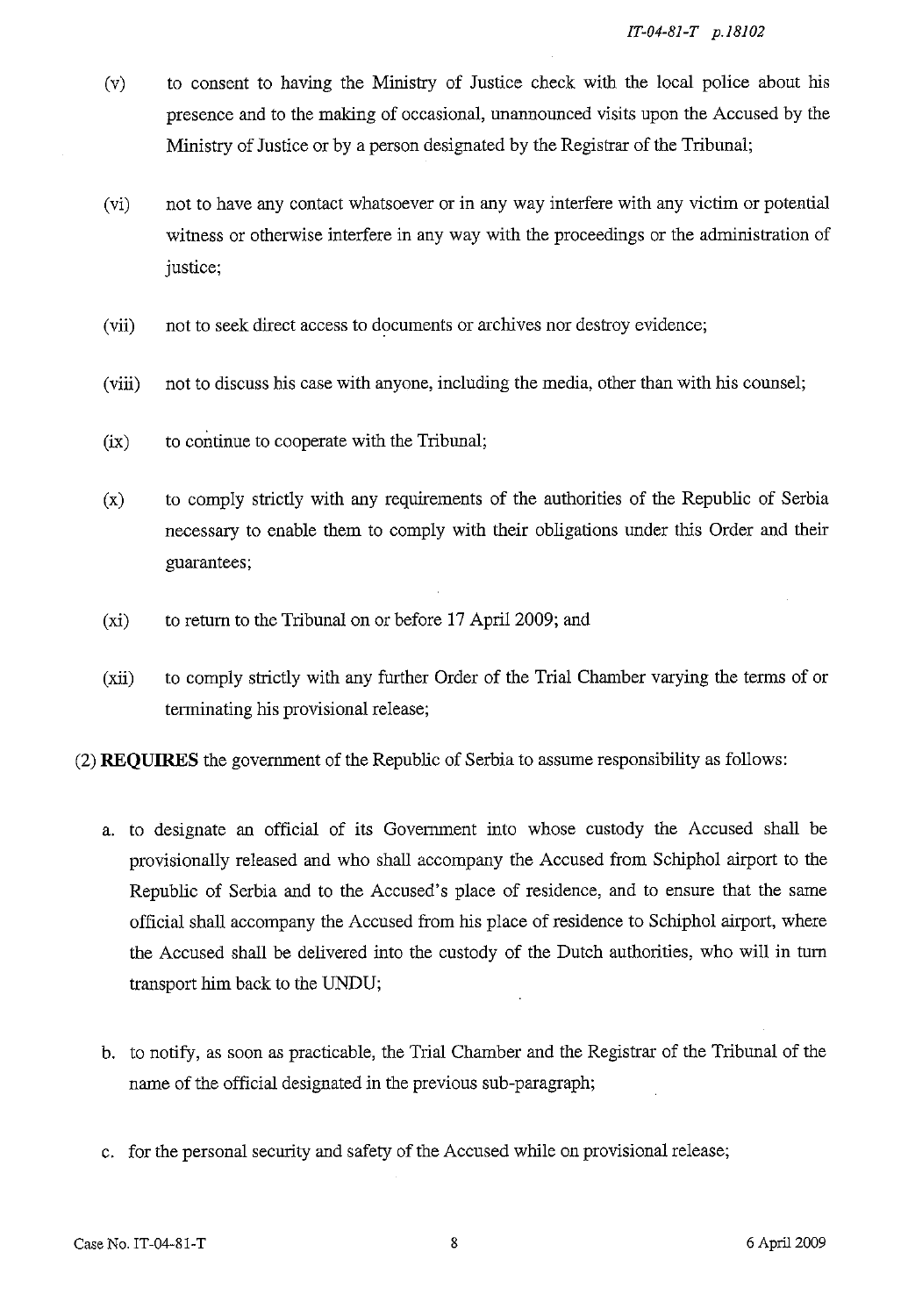- d. for all expenses concerning transport of the Accused from Schiphol airport to Belgrade and back;
- e. for all expenses concerning accommodation and security of the Accused while on provisional release;
- f. to ensure that the Accused report once a day, no later than 1 p.m., to a local police station;
- g. to notify the Registry of the Tribunal within two hours of any failure of the Accused to report to the police station as directed;
- h. at the request of the Trial Chamber, the Prosecution or the Defence, to facilitate all means of cooperation and communication between the parties and to ensure the confidentiality of any such communication;
- 1. to submit a written report to the Trial Chamber every week as to the compliance of the Accused with the terms of this Decision;
- J. to arrest and detain the Accused immediately should he breach any of the conditions of this Decision; and
- k. to report immediately to the Trial Chamber any breach of the conditions set out above;

(3) **INSTRUCTS** the Registrar of the Tribunal to consult with the Ministry of Justice in the Netherlands as to the practical arrangements for release of the Accused and to continue to detain him at the **VNDU** in The Hague until such time as the Trial Chamber and the Registrar have been notified of the name of the designated official of the government of the Republic of Serbia into whose custody the Accused is to be provisionally released;